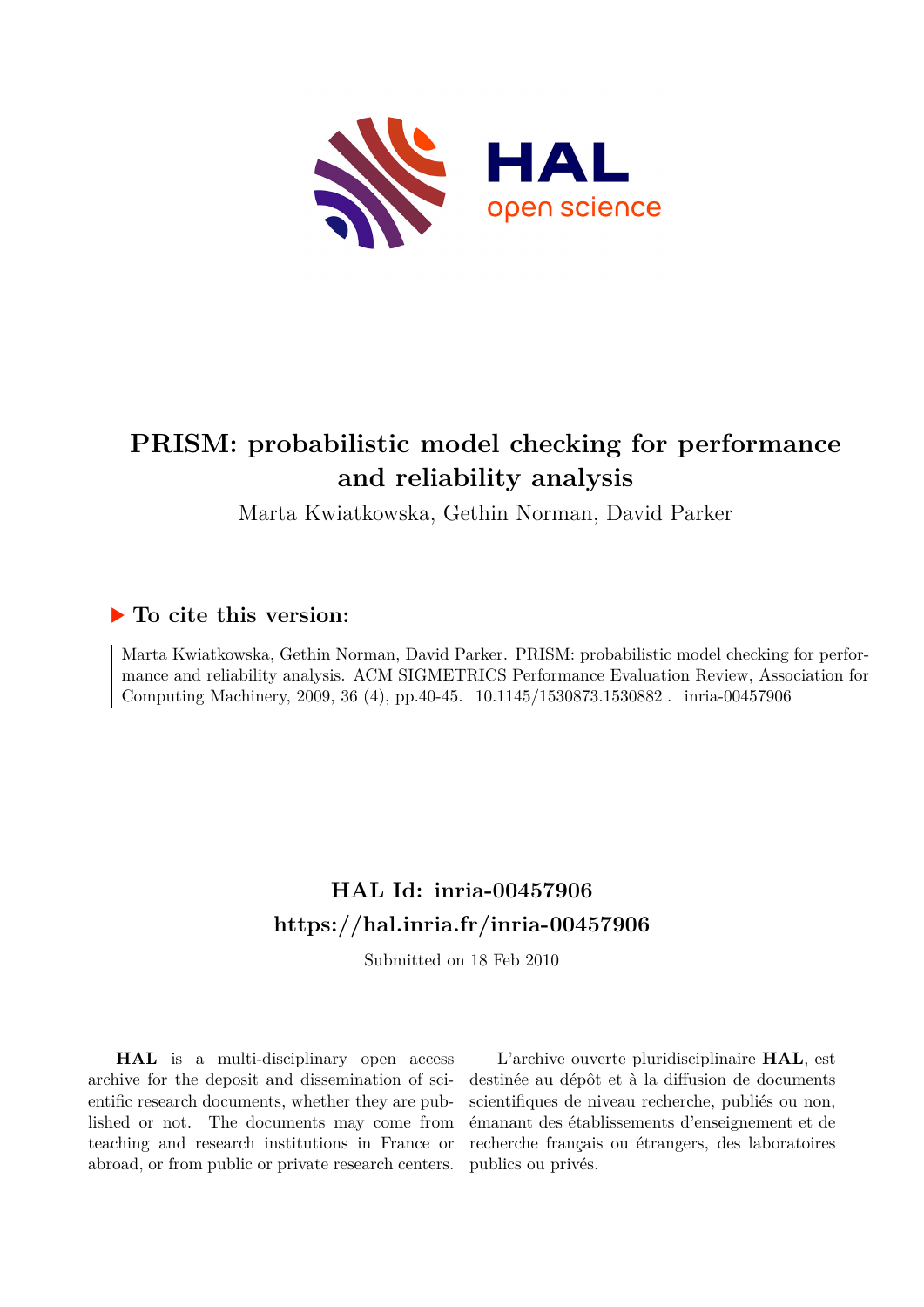# **PRISM: Probabilistic Model Checking for Performance and Reliability Analysis**

Marta Kwiatkowska, Gethin Norman and David Parker

Oxford University Computing Laboratory, Wolfson Building, Parks Road, Oxford, OX1 3QD

{marta.kwiatkowska,gethin.norman,david.parker}@comlab.ox.ac.uk

### ABSTRACT

Probabilistic model checking is a formal verification technique for the modelling and analysis of stochastic systems. It has proved to be useful for studying a wide range of quantitative properties of models taken from many different application domains. This includes, for example, performance and reliability properties of computer and communication systems. In this paper, we give an overview of the probabilistic model checking tool PRISM, focusing in particular on its support for continuous-time Markov chains and Markov reward models, and how these can be used to analyse performability properties.

#### 1. INTRODUCTION

Formal verification techniques, and in particular model checking [8], offer a powerful and rigorous approach for establishing the correctness of complex systems. Improvements in the efficiency and usability of this technology mean that it us now applied in the design phase of a wide range of computerised systems, from microchips to device drivers.

Probabilistic model checking is a generalisation of these techniques, aimed at systems whose behaviour is stochastic in nature. This arises naturally in many situations, such as the unreliable or unpredictable behaviour exhibited by computer networks and communication systems or through the use of randomisation, e.g. in distributed protocols. Probabilistic model checking is based on the construction and analysis of a probabilistic model, typically a Markov chain or Markov process. In this paper, we focus on the use of continuous-time Markov chains and Markov reward models, which are also widely used in well-established model-based performance evaluation techniques.

Probabilistic model checking requires two inputs:

- a description of the system to be analysed, typically given in some high-level modelling language;
- a formal specification of quantitative properties of the system that are to be analysed, usually expressed in variants of temporal logic.

From the first of these inputs, a probabilistic model checker constructs the corresponding probabilistic model. This is a probabilistic variant of a state-transition system: each state represents a possible configuration of the system being modelled; and each transition represents a possible evolution of the system from one configuration to another over

time. Transitions are labelled with quantitative information regarding the probability and/or timing of the transition's occurrence. In the case of continuous-time Markov chain, transitions are assigned rates: positive, real values that are interpreted as the rates of negative exponential distributions. Markov chains can also be augmented with rewards, used to specify additional quantitative measures of interest. For more detailed information about these models, see for example [17, 10].

The power of probabilistic model checking comes from the fact that these models are constructed in an exhaustive fashion, based on a systematic exploration of all possible states that can occur. Once this model has been constructed, it can be used to analyse a wide range of quantitative properties of the original system, relating for example to its performance or reliability. In contrast to, say, discrete-event simulation techniques, which generate approximate results by averaging results from a large number of random samples, probabilistic model checking applies numerical computation to yield exact results.

PRISM [16] is an open-source probabilistic model checker developed initially at the University of Birmingham and now at the University of Oxford. It provides support for building and analysing several types of probabilistic models: discreteand continuous-time Markov chains, Markov decision processes, and extensions of these models with rewards. This paper provides an overview of PRISM and, in particular, how it can be applied to the analysis of performance, dependability and performability properties of computer and communication systems.

Paper outline. The remainder of the paper is structured as follows. In the next section, we provide a brief introduction to the PRISM modelling language, which is used to specify models for the tool. In Section 3, we discuss the PRISM property specification language, and give a large number of examples of its use. Section 4 provides further information about the tool itself: its functionality and the underlying algorithms and techniques used. Sections 5 and 6 conclude the paper with details about obtaining the tool and access to further resources and information.

### 2. MODEL SPECIFICATION

A variety of formalisms have been developed for specifying probabilistic models. These include stochastic variants of Petri nets and process algebras, stochastic activity networks and many others. PRISM provides a simple, textual modelling language, based on the Reactive Modules formalism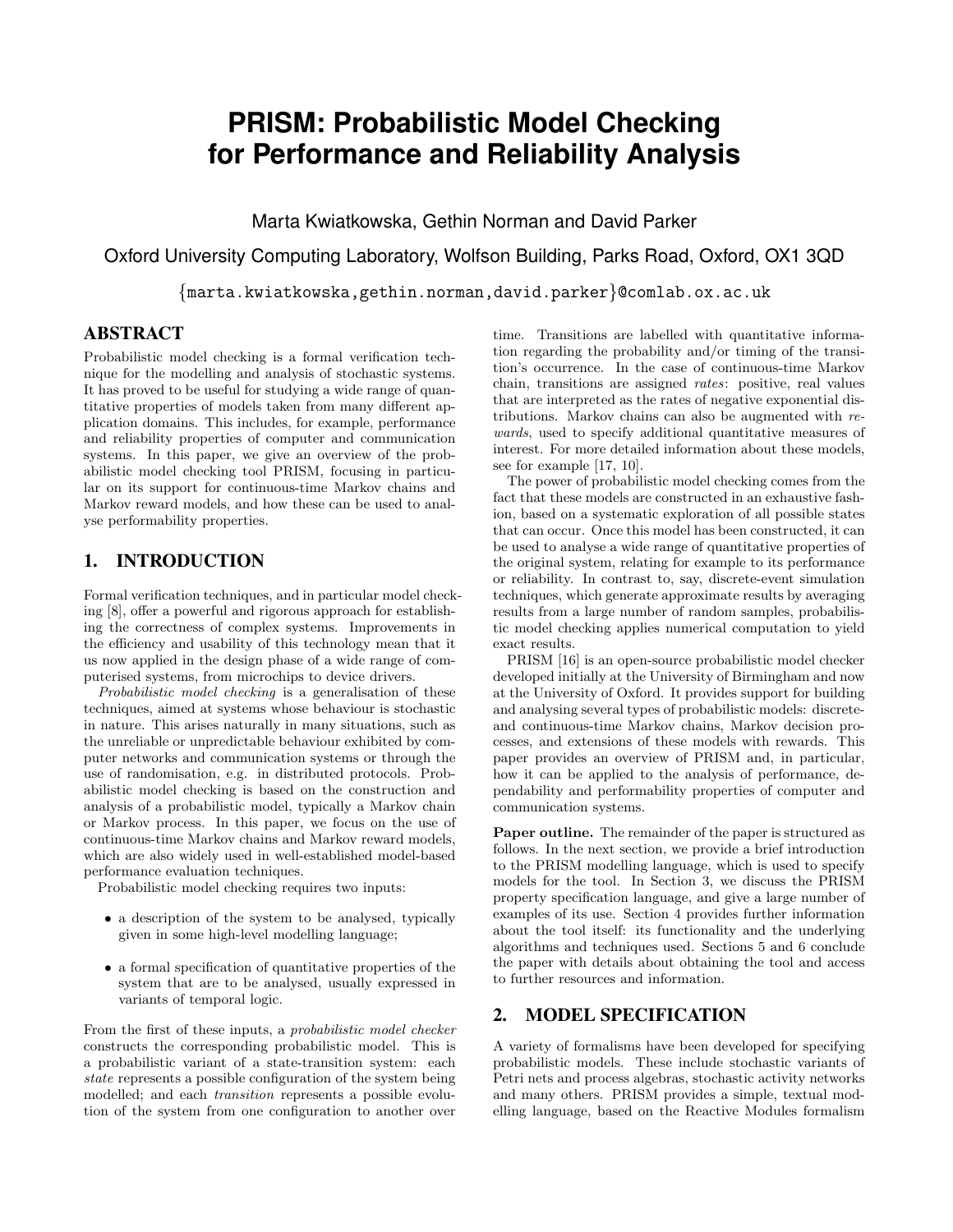// Component failure rates  $\sqrt{MTTFs}$ : 1 month, 1 year, 1 day const double  $\lambda_s = 1/(30 \cdot 24 \cdot 60 \cdot 60);$ const double  $\lambda_p = 1/(365 \cdot 24 \cdot 60 \cdot 60);$ const double  $\delta_f = 1/(24 \cdot 60 \cdot 60);$ // Rate for processor reboot const double  $\delta_r = 1/30$ ; module sensors // Number of sensors operational s : [0..3] init 3; // Failure of a single sensor  $\left[\right] s > 0 \rightarrow s \cdot \lambda_s : (s' = s - 1);$ endmodule module input processor  $// State: 2=ok, 1=transient fault, 0=failed$  $i : [0..2]$  init 2; // Failure of processor  $\left[\right] i > 0 \rightarrow \lambda_p : (i' = 0);$ // Transient fault  $\left[\right] i=2 \rightarrow \delta_f : (i'=1);$ // Reboot after transient fault  $\left[ \text{input\_reboot} \right] i = 1 \rightarrow \delta_r : (i' = 2);$ endmodule

#### Figure 1: Part of the PRISM modelling language description from a simple reliability case study.

[1], in which models to be analysed by the tool are described. In this section, we provide a brief introduction to this modelling language. It provides a uniform way of describing models of all the types supported by the tool: discretetime Markov chains, continuous-time Markov chains and Markov decision processes. Here we focus on continuoustime Markov chains and, through the addition of information about rewards, Markov reward models.

A PRISM model comprises a set of modules which represent different components of the system being modelled. The state of each module is represented by a set of finiteranging variables. The global state of the model at any point in time is determined by the values of all such module variables and, optionally, a set of global variables.

Figure 1 shows an example of the PRISM modelling language: a fragment taken from the model description of a simple reliability case study [12] (based on a model from [14]). The model includes a set of sensors and actuators, monitored and controlled by an input and output processor, respectively, and a main processor which communicates between the other components. The model fragment in Figure 1 shows modules representing the sensors and input processor. As can be seen from the comments labelling the code, the state of the sensors is simply an integer value (between 0 and 3) representing the number of sensors currently operational and the state of the processor is a value indicating whether it is operational or has suffered either either a transient or permanent fault.

The behaviour of a module, i.e. the changes to its state

```
// Total elapsed time
rewards "time"true : 1;
endrewards
// Time operational
rewards "oper"
   (s \geq 2 \& i = 0) : 1;endrewards
// Number of sensors currently operational
rewards "num sensors"
   true : s;
endrewards
// Number of input processor reboots
rewards "num_reboots"
   [input\_reboot] true : 1;
endrewards
```
Figure 2: A selection of reward structures for use with the PRISM model illustrated in Figure 1.

that can occur, is specified by a set of guarded commands. These take the form:

 $[act]$  guard  $\rightarrow$  rate : update;

where *act* is an (optional) action label, *guard* is a predicate over the variables of the model, rate is a (non-negative) realvalued expression and update is of the form:

 $(x'_1=u_1) \& (x'_2=u_2) \& \dots \& (x'_k=u_k)$ 

where  $x_1, x_2, \ldots, x_k$  are local variables of the module and  $u_1, u_2, \ldots, u_k$  are expressions over all variables.

Intuitively, a command is enabled in a global state of the PRISM model if the state satisfies the predicate guard. If a command is enabled, a transition that updates the module's variables according to update can occur with rate rate. When multiple commands with the same update are enabled, the corresponding transitions are combined into a single transition whose rate is the sum of the individual rates.

The first command of module sensors in Figure 1, for example, describes the changes that occur when a single sensor fails. This can happen when at least one of the sensors is currently operational  $(s > 0)$  and the resulting change in state is a decrement in the counter  $(s' = s - 1)$ . The rate of a failure occurring is proportional to the number of sensors that can fail: it is given as  $s \cdot \lambda_s$ , where  $\lambda_s$  is a constant defined earlier in the model, representing the failure rate of a single sensor.

Interactions between multiple modules, i.e. simultaneous changes in their state, are modelled using synchronisation, which is specified by augmenting guarded commands with action labels. The last command in Figure 1, for example, is labelled with input reboot. This is because the rebooting of the input processor is initiated by a communication from a separate processor (not shown). The rate of a synchronous transition is defined as the product of the rates for each component command. PRISM also includes the ability to specify more precisely how modules synchronise using process-algebraic operators.

Finally, we discuss the addition of rewards to a model, which are used to specify additional quantitative measures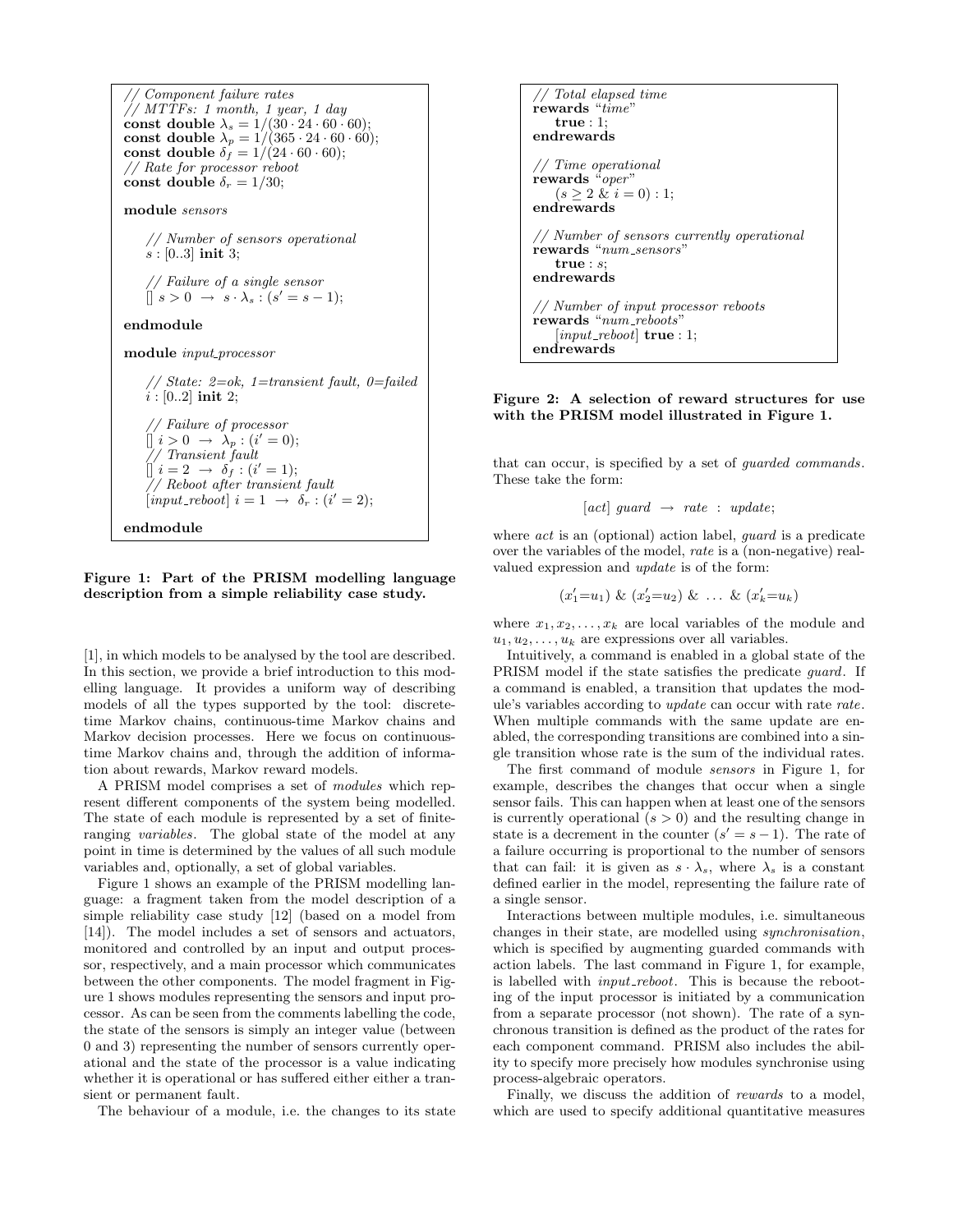of interest. At the level of a Markov chain, these are simply labellings of states and transitions with real values, referred to in PRISM as state rewards and transitions rewards, respectively. Figure 2 illustrates the specification of rewards in the PRISM modelling language, for the example model from Figure 1. PRISM allows multiple, named reward structures each defining a labelling of state and/or transition rewards.

State rewards typically represent the rate at which reward is accumulated; the first two reward structures in Figure 2, for example, associate a state reward of 1 to either all states or all states in which the system is operational. These can be used to reason about the total elapsed time and the time spent operational, respectively. The third reward structure, however, shows that state rewards can also represent an instantaneous measure of interest, at a particular moment in time. The final example in Figure 2 specifies transition rewards (sometimes called impulse rewards), which are accumulated when a transition between states occurs. This example associates a reward of 1 to transitions labelled with the action *input\_reboot* from any state of the model, and could be used to count the number of input processor reboots that occur in a given time frame.

For further information about the PRISM modelling language, see the manual and case study repository [16].

### 3. PROPERTY SPECIFICATION

In order to analyse a PRISM model, it is necessary to specify one or more properties. PRISM's property specification language is based on temporal logic, which offers a flexible and unambiguous means of describing a wide range of properties. In particular, the language incorporates operators from PCTL [9], CSL [2, 6] and some of its extensions [4]. These logics have already been shown able to express a wide range of performance, dependability and performability properties. Other logics, such as CTL and LTL, are currently also being incorporated into the property specification language.

PRISM puts particular emphasis on quantitative properties. For example, PCTL (and CSL) allow expression of logical statements such as "the probability of eventual system failure is less than  $p^{\prime\prime}$ , denoted  $P_{\leq p}$  [ F fail ]. In PRISM, it is more typical to simply ask "what is the probability of eventual system failure?", expressed as  $P_{=?}$  [ F *fail* ]. The property specification language also allows numerical values such as these to be combined in arithmetic expressions, allowing more complex measures to be expressed.

The key constructs in the PRISM property specification language are the P, S and R operators. The P operator refers to the probability of an event occurring (more precisely, the probability that the observed execution of the model satisfies a given specification). The S operator is used to reason about the steady-state probabilities of the model. Finally, the R operator is used to express properties that relate to rewards (more precisely, the expected value of a random variable, associated with particular reward structure).

For a presentation of the formal semantics of the PRISM property specification language, see for example [13]. In the remainder of this section, we give an overview of the different types of property that are available and examples of the kinds of performability measures that they can be used to express.

Transient and steady-state probabilities. The probability that the system is in a particular state of interest, either at a specific time instant (transient) or in the long-run (steady-state) can be expressed using the P and S operators, respectively. Consider, for example, a service-providing system whose state can be classified as either "operational" or "failed" and assume that oper is a Boolean variable whose value is true if system is operational. Alternatively, oper could be a more complex expression over state variables expressing this fact. The following properties describe the availability of the system:

- $P_{r}$   $\in$   $F^{[t,t]}$  *oper* ] "the *instantaneous availability* of the system, i.e. the probability that it is operational at time instant  $t$ ";
- $S_{r-2}$  [ *oper* ] "the *long-run availability* of the system, i.e. the steady-state probability that it is operational".

Timing, occurrence and ordering of events. The P operator in the example above is used with the  $F<sup>[t,t]</sup>$  operator to refer to a single instant in time. This is a special case of the *time-bounded* operator  $F<sup>I</sup>$  where I is a time interval  $[t_1, t_2] \in \mathbb{R}$ . Also permitted is the unbounded variant F, equivalent to  $F^{[0,\infty)}$ . These allow us to reason about the probability of an event occurring either within in a particular period of time, or at any point in the lifetime of the system. Consider a system comprising two components, A and B, each of which can fail independently. We can express:

- $P_{=?}$  [ $F^{[0,600]}$   $fail_A$ ] "the probability that component A fails within 10 minutes";
- $P_{=?}$  [F fail<sub>A</sub>| fail<sub>B</sub>] "the probability that either component A or B fails at some point".

There are also several other operators that can be used with the P operator. One example is G, which can be seen as the dual of F: it expresses the fact that a condition remains, rather than becomes, true. Like F, it has both timed and untimed variants. The former gives, for example:

•  $P_{=?}$  [  $G^{[0,3600]}$  !(*fail<sub>A</sub>*| *fail<sub>B</sub>*) ] - "the probability of no failures occurring in the first hour".

Another related operator is U which, for two given conditions, states that the first remains true until the second becomes true. Examples of its use include:

- $P_{=?}$  [  $!fail_B$  U<sup>[3600,7200]</sup>  $fail_B$  ] "the probability of component B failing for the first time during the second hour of operation";
- $P_{=?}$  [*!fail<sub>A</sub>* U *fail<sub>B</sub>*] "the probability that component B fails before component A".

To be more precise, the latter property gives the probability that component B eventually fails and no failure of component A occurs before this point. An alternative is the weak form of the operator, denoted W, for which the first part of this is not required:

•  $P_{=?}$  [*!fail<sub>A</sub>* W *fail*<sub>B</sub> ] - "the probability that a failure of component B (if it occurs) happens before any failure of component A, i.e. the probability that either B fails before A or neither ever fail".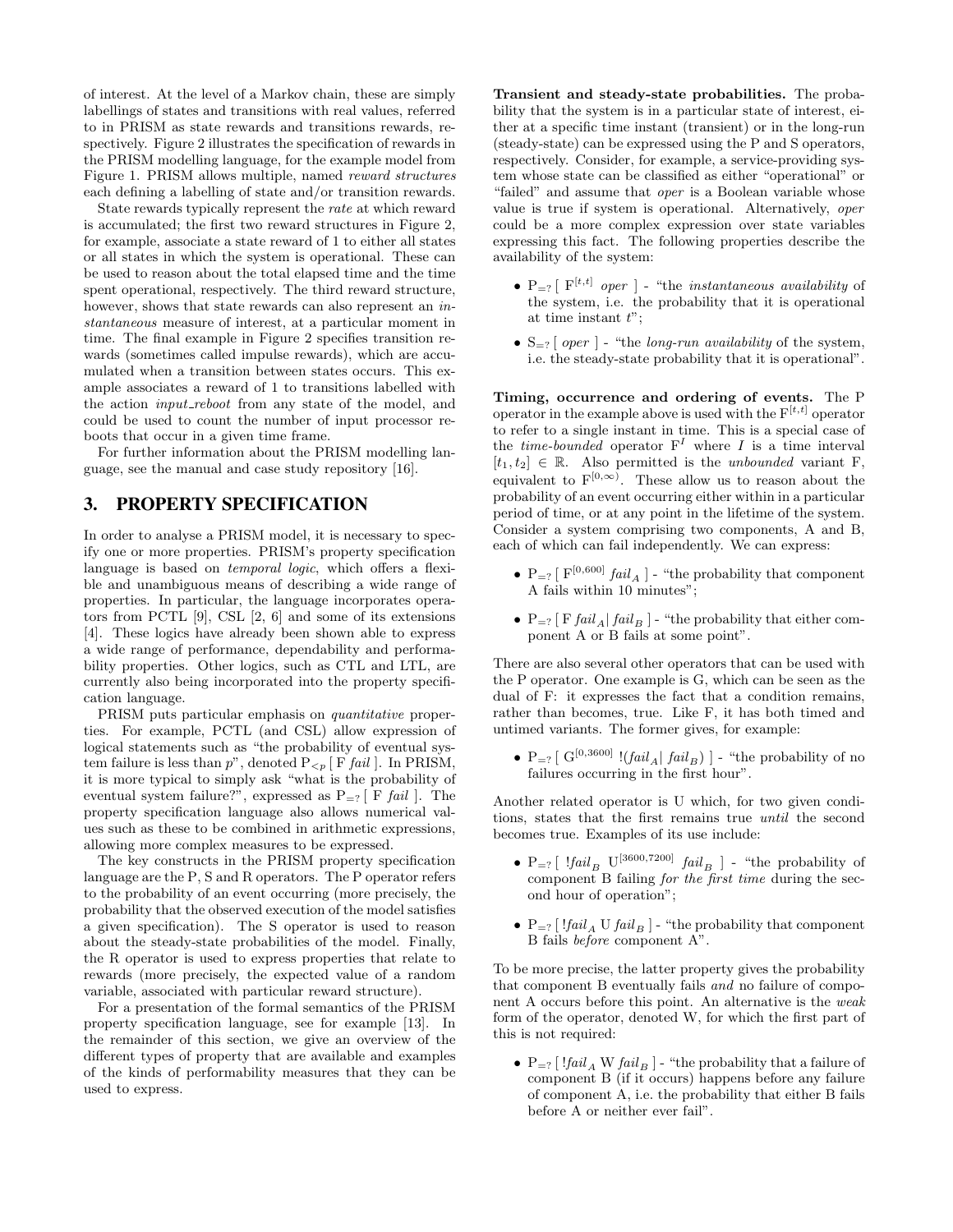

Figure 3: Example results from a PRISM experiment: transient probability of component failures

Reward-based properties. The PRISM property specification language also includes an R operator which is used to refer to the expected value of a random variable defined in terms of a reward structure. As we show below, R, like P, can be combined with a variety of operators. Since a model will often be decorated with multiple reward structures, we augment the R operator with a label: properties of the form  $R_{\{\text{``rew''}\}=?$  [...] refer to the expected value of reward structure rew.

Consider, as in our first set of examples above, a system which provides a service when it is operational. We assume a reward structure oper that assigns a state reward of 1 to all states of the model in which the system is operational (and 0 to all others). By reasoning about the amount of reward accumulated over a period of time, we can represent:

•  $R_{\{\text{``oper''}\}=?}$  [  $C^{\leq t}$  ] - "the expected *cumulative opera*tional time of the system in the time interval  $[0, t]$ ".

Another possibility is to consider the reward accumulated until a given event occurs. Assume that we have a simple reward structure time, which assigns a state reward of 1 to every state, and a Boolean state variable fail, which is true when a system failure has occurred. We have:

•  $R_{\{\text{``time''}\}=?}$  [ F fail ] - "the mean-time-to-failure of the system, i.e. the expected amount of time that elapses before the first failure occurs".

A third operator to reason about cumulative rewards is the S operator, which gives the long-run expected rate of reward accumulation. For example, consider a model of a queue storing jobs to be processed by a server. Assume a reward structure proc that assigns a transition reward of 1 to every transition corresponding to the a job being processed by the server. Then we can use:

•  $R_{\{\text{``proc''}\}=?}$  [S] - "the *throughput* of the system, i.e. the expected steady-state rate of job completion".

Finally we consider a fourth operator for R which deals, not with accumulation, but the *instantaneous* value of rewards. In this context, we deal only with state rewards, but these do not need to represent a rate at which rewards accumulate: they can describe any measure of interest that can be defined in terms of the state variables of the model. Consider, as above, a model of a job queue and a reward structure size which assigns a state reward to each state equal to the number of jobs in the queue at that point. We can can then compute:

•  $R_{\{\text{``size''}\}=?$  [I<sup>=t</sup>] - "the expected number of jobs waiting in the queue at time  $t$ ";

Best- and worst-case scenarios. Because model checking is exhaustive and computes exact answers, values are usually generated for all states of a model. For example, when model checking  $P_{r}$  [ F *fail* ], PRISM computes the probability of reaching a state in which fail is true, starting from any state of the model. The PRISM property specification language includes a feature called filters, which computes the minimum or maximum value of a property over a range of states. Examples of its use are as follows:

- $R_{\{\text{``time''}\}=?}$  [ F oper  $\{\text{``fail''}\}\{max\}$  ] "the worst-case mean time required for system repair, from any possible failure state of the system";
- $P_{=?}$  [  $F^{[t,t]}$  *oper* {"*init*"}{*max*} ] "the *best-case* instantaneous availability of the system at time  $t$ , starting from any initial configuration".

Arithmetic expressions. Since the properties we have presented here, using operators of the form  $P_{=?}$ ,  $R_{=?}$  and  $S_{-2}$ , return numerical values, it is natural to also allow these to be built into more complex expressions. This extends further the range of properties expressible in PRISM. Examples include:

- $1 P_{-?}$  [  $F^{[3600,7200]}$  *oper* ] "the probability that the system is not operational at any point during the second hour of operation".
- $R_{\{\text{``oper''}\}=?}$  [  $C^{\leq t}$  ] / t "the expected *interval availability* of the system in the time interval  $[0, t]$ , i.e. the fraction of that time which it is available".
- $P_{=?}$  [ F fail<sub>A</sub> ] /  $P_{=?}$  [ F any fail ] "the (conditional) probability that component A eventually fails, given that at least one component fails".

Another use of arithmetic expressions is to compute statistical properties such as variance or standard deviation. Consider the reward structure size used earlier to represent the size of a job queue. If we define a second reward structure *size\_sq*, which assigns the square of this value to each state, we can define:

•  $R_{\{\text{``size\_sq"}\}=?}$  [  $I^{=t}$  ] –  $pow(R_{\{\text{``size"}\}=?}$  [  $I^{=t}$  ], 2) - "the *variance* of the jobs queue size at time  $t$ ".

#### 4. THE PRISM TOOL

In simple terms, the purpose of the PRISM tool is to construct a probabilistic model, from high-level descriptions of the form described in Section 2, and then analyse one or more properties such as those discussed in Section 3. In the next section, we summarise the functionality of the PRISM tool which is provided to achieve this. In Section 4.2, we give a brief outline of the techniques that are implemented in the tool.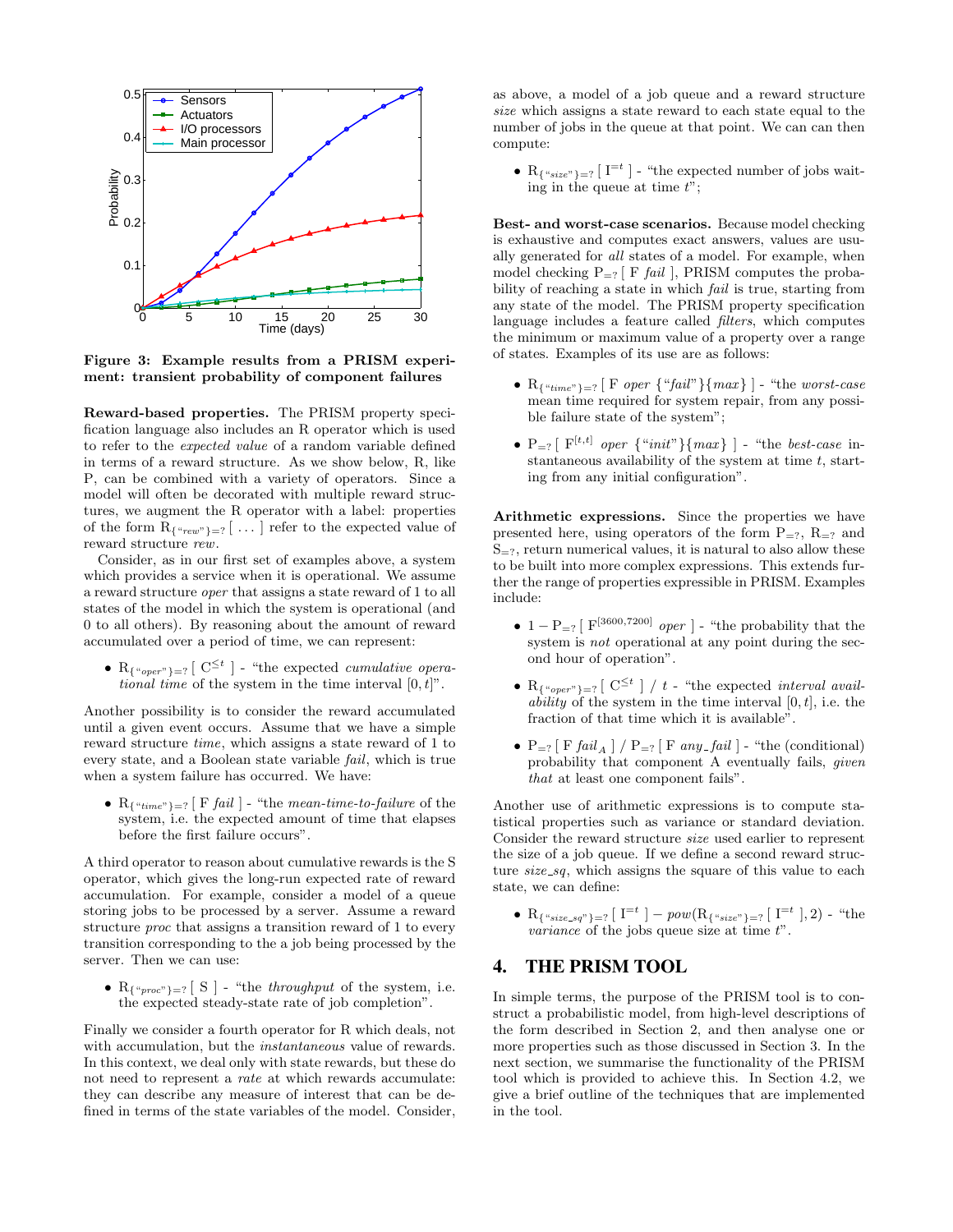



(a) Model exploration with the simulator (b) Experiment generation and graph plotting



#### 4.1 Functionality

User interfaces. All of the functionality of PRISM is available from either a command-line version of the tool or through its graphical user interface. The former is useful for running lengthy or process-intensive jobs, executing large batches of model checking runs or for combining PRISM with other tools through scripting. The graphical user interface (GUI) provides a more intuitive entry-point for newcomers to the tools, as well as invaluable features for more experienced users. The GUI provides:

- a model editor for the PRISM modelling language, with syntax highlighting and error reporting;
- an editor for PRISM properties;
- a simulator tool for exploring and debugging PRISM models (see Figure  $4(a)$ );
- graph-plotting tools (see below).

Experiments. As illustrated by the discussion of properties in the Section 3, PRISM places emphasis on the analysis of quantitative properties. Often, it is more instructive to generate and plot a range of such values, as a parameter of either the property or model is varied. This can be invaluable for studying trends in quantitative results or identifying anomalous behaviour of the system. Examples are "the instantaneous availability of the system at time  $t^{\prime\prime}$  for a range of time values  $t$  or "the expected throughput of the system" for a range of different component failure rates. PRISM is designed to facilitate such queries and includes a simple mechanism, known as experiments, for this purpose. The tool includes an integrated graph plotting tool for visualising and displaying results. Figure 3 shows the results of an example experiment and Figure 4(b) shows a screenshot of PRISM being used to generate such results.

Discrete-event simulation. PRISM also incorporates a discrete-event simulation engine, which has two purposes. Firstly, it forms the basis of a tool for debugging models (see Figure  $4(a)$ ). This can be used for either manual exploration or creation of random traces. Secondly, it provides generation of approximate solutions to the numerical computations that underlie the model checking process, by applying Monte Carlo methods and sampling. These techniques complement

the main model model checking functionality of the tool, offering increased scalability, but at the expense of numerical accuracy.

### 4.2 Underlying techniques

In this section, we give an overview of the techniques that are implemented in PRISM for the probabilistic model checking of continuous-time Markov chains and Markov reward models. More detailed coverage of this topic, including details for the other types of probabilistic models supported by PRISM (discrete-time Markov chains and Markov decision processes) can be found on the PRISM website [16].

Model checking algorithms. The basic algorithms required for model checking are those proposed for PCTL [9] and for CSL [5]. Algorithms for the reward operators, which are based on standard techniques for Markov reward models, can be found in [13]. The key ingredients of these algorithms can be classified into two groups: graph-theoretical algorithms and numerical computation. The former class, which operate on the underlying graph structure of a Markov chain, are used, for example, to determine the set of reachable states in a model or to model check qualitative properties. Numerical computation is required for the calculation of probabilities and reward values, such as those illustrated in Section 3.

For numerical computation, model checking typically requires either solution of linear equation systems or calculation of the transient probabilities of a Markov chain. Because of the large size of the models that often arise, the tool uses iterative methods rather than direct methods. For solution of linear equation systems, PRISM supports a range of well-known techniques including the Jacobi, Gauss-Seidel and SOR (successive over-relaxation) methods; for transient probability computation, it uses uniformisation. See for example [17] for good coverage of both these topics.

Symbolic implementation. An important aspect of the implementation of PRISM is its use of state-of-the-art symbolic techniques, applying data structures based on binary decision diagrams (BDDs). Some aspects of the probabilistic model checking process, such as reachability and graphtheoretical algorithms, can be implemented with well known BDD-based approaches. In general, however, representing